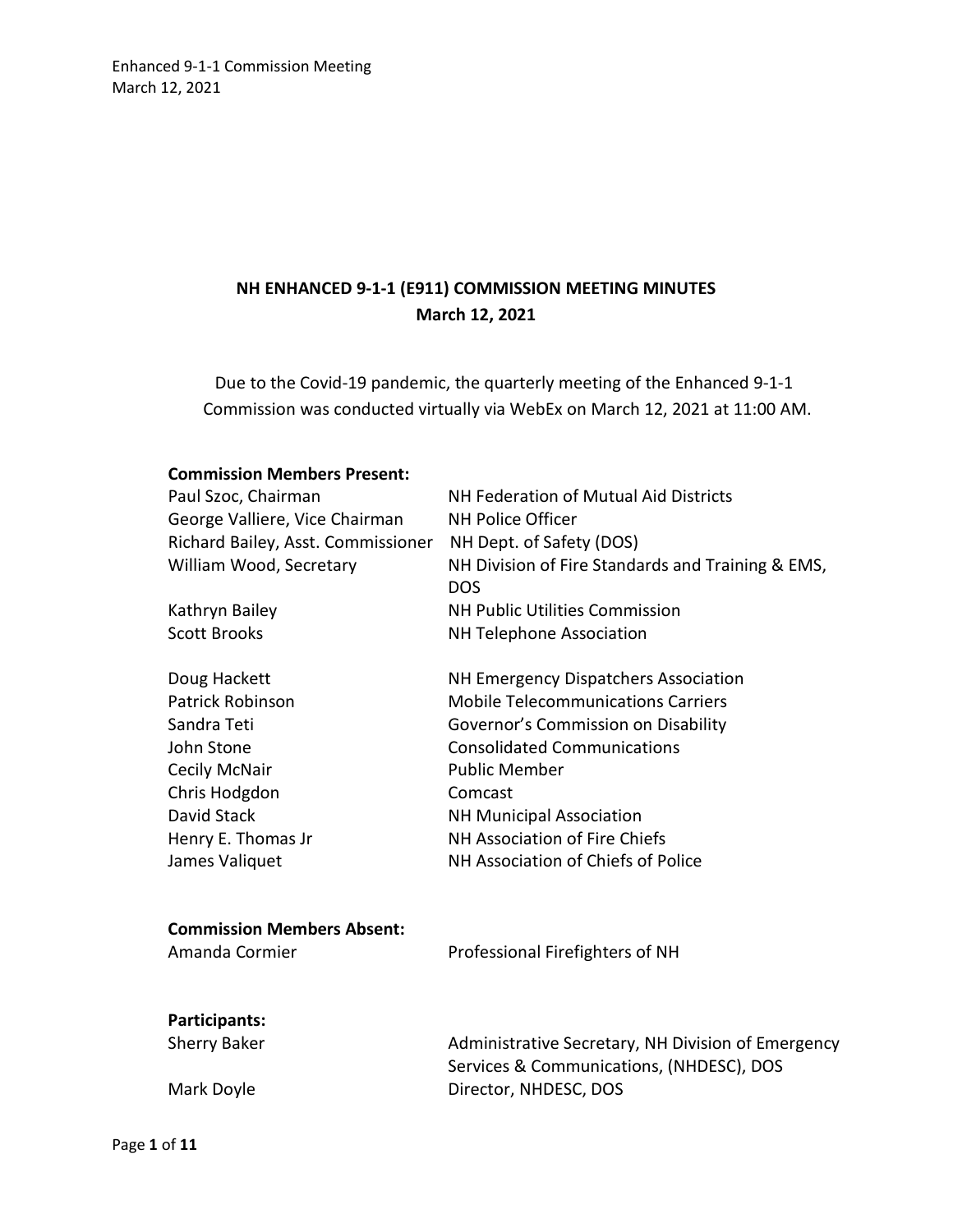| <b>Robert Lussier</b>         | Assistant Director, NHDESC, DOS                  |
|-------------------------------|--------------------------------------------------|
| Steven Lavoie                 | Director of Administration, DOS                  |
| Sean Goodwin                  | Administrator IV, NHDESC, DOS                    |
| <b>Timothy Scott</b>          | IT Manager IV, NHDESC, DOS                       |
| Matt White                    | Info Tech Manager IV, NHDESC, DOS                |
| Deb Bray                      | Supervisor IV, NHDESC, DOS                       |
| John Stevens                  | Coordinator, Statewide Interoperability, NHDESC, |
|                               | <b>DOS</b>                                       |
| <b>Bill Pelchat</b>           | Info Tech Manager IV, NHDESC, DOS                |
| Robert Brown                  | <b>INdigtal</b>                                  |
| <b>Sheriff William Wright</b> | Belknap County Sheriff's Department              |
| Wanda Scott                   | Information Representative II, NHDESC, DOS       |

# **1. Approval of the minutes from the December 11, 2020, NH Enhanced 9-1-1 Commission meeting**

Chairman Szoc called for approval of the December 11, 2020 meeting minutes. Commissioner Hodgdon motioned to accept the minutes and Commissioner Kate Bailey seconded the motion. Those present unanimously approved the minutes.

#### **2. FY20 Surcharge Receipts**

#### **2. A. Financial Report (Steven R. Lavoie, Director of Administration)**

1. Discuss year-to-date expenditures & surcharge

- Surcharge receipts are on track and the E9-1-1 fund is healthy.
- No concerns at this time
- The fund remains healthy and able to support the existing level of service and delivery. Also healthy enough to maintain the current levels of hardware and software maintenance.

#### **Division Reports**

- **A.** Administration Section (Robert Lussier, Assistant Director)
	- 1. Administration Update
	- 2. Emergency Communications Command Vehicle Event List
	- 3. Wanda Scott (9-1-1 Outreach & Education & Social Media Report)
	- 4. Emergency Communications Budget Preparation Presentation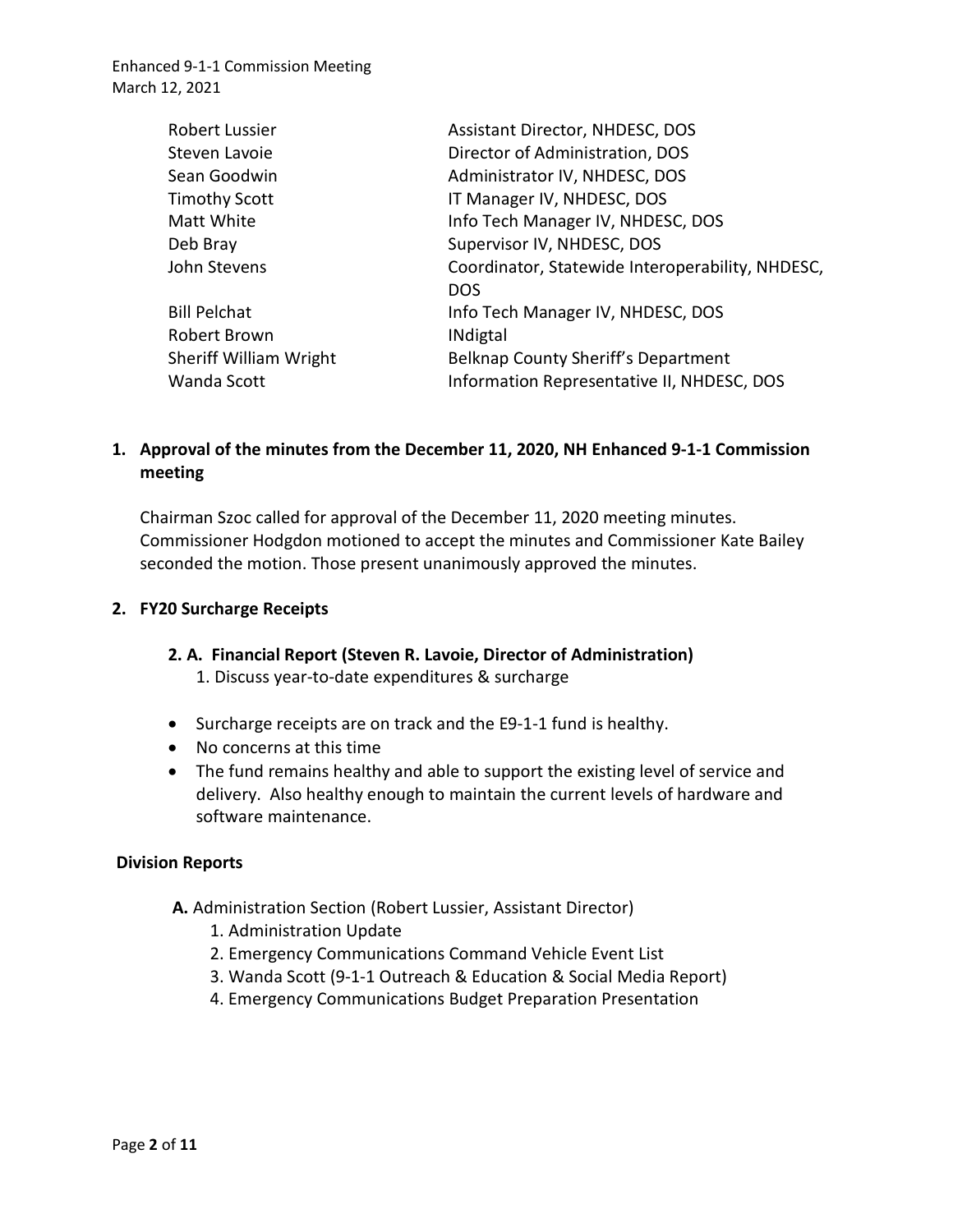### **Asst. Director Lussier reported the following:**

- The Administration Unit continues to support all of the Division and Bureaus with purchasing, process of invoices, auditing pre-paid receipts. Several of the Administrative team have stepped up to help at the 211-call center and the mass vaccination site. An amazing team effort.
- Worked on a number of RFP's and contracts and wanted to thank the team for all their hard work.
- Presentation of the FY22-23 budget and all full-time positions will continue to be funded in this new budget cycle however; all vacant part-time positons and two full-time temporary positions will not be funded.
- The hiring freeze was been lifted and we are working on posting several essential vacancies.
- **B. Report on Special Projects (William Pelchat, Info technology Manager IV)**
	- 1. Status on NHVIEWW
	- 2. Status on the Communications Asset Manager
	- 3. Information on DOS GIS Assistance

### **William Pelchat reported the following:**

- Providing SEOC/IAC/HSEM with GIS support during the current COVID-19 activation
- GIS general activities during this activation:
	- Daily Protocol 36 maps, calls to date and previous days call volume
	- Daily 211/DPHS maps and call graphs
	- Dispatch Agency COVID case reports
	- First Responder Exposure maps and Reports
	- General Vaccine and Testing Site Maps as needed
	- NH Hospital bed and ventilator availability, morgue capacity maps and reports
	- Other on demand maps:
		- Alternate care sites
		- **PPE delivery sites**
		- **PPE pickup sites**
		- **Funeral Homes**
		- **Medical Site Locations**
		- RPAs (Req Public Asst) Status Maps
- Most recently, Special Projects created the Mass Vaccination Site Planning Maps for the NHMS event March 6-8, 2021.
- Special Projects performs a nightly task on the Geo-processing machine, which provides the PSAP and Dispatch Agencies with COVID19 Case Location Data.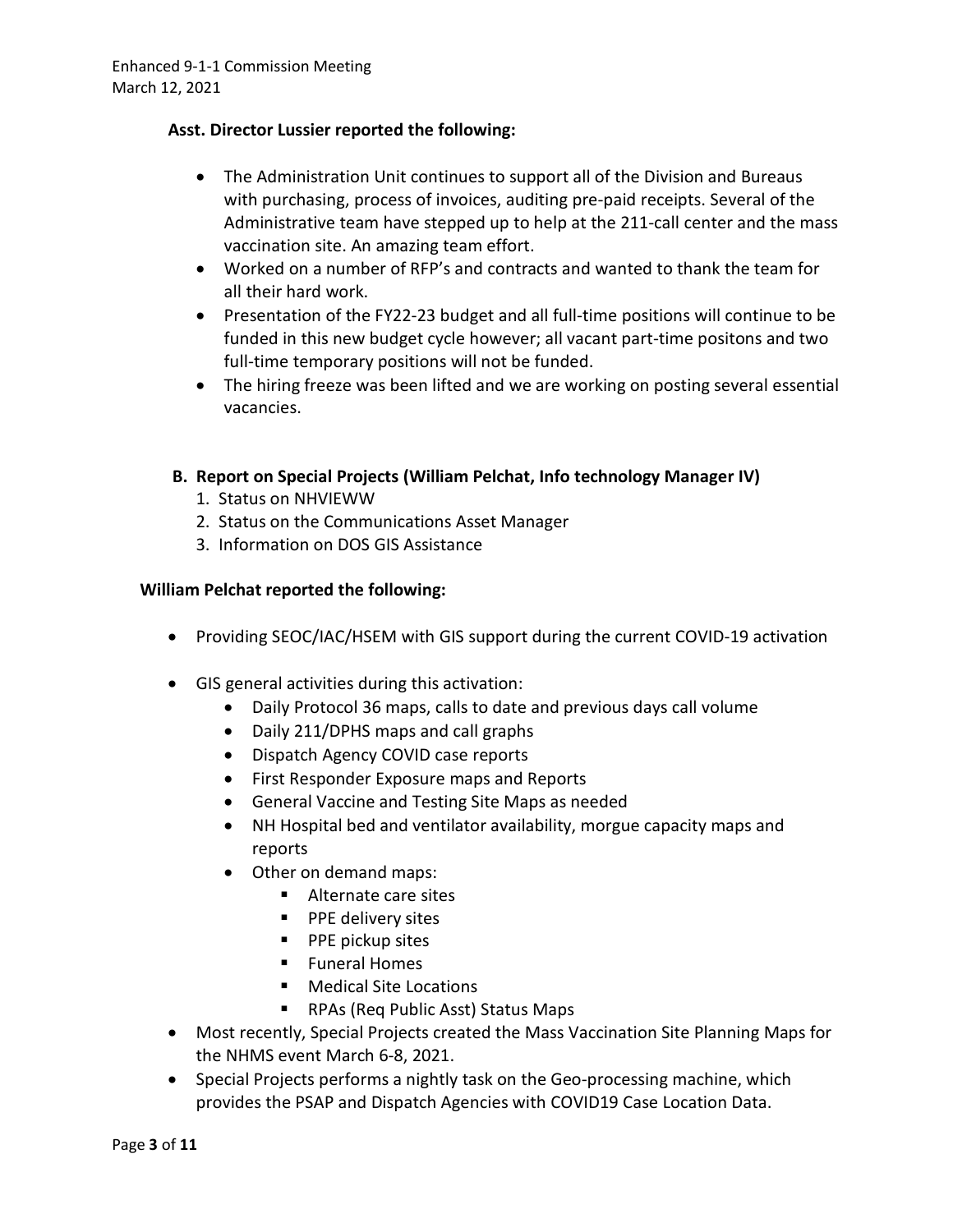- The NHVIEWW/ArcGIS Online System. This hosts the 'Communications Asset Management System' (CAM), with numerous online web applications and dashboards. This same system also hosts the 9-1-1 Data Operations web applications as well as other Dispatch Agency web applications.
- NH Public Vies ArcGIS enterprise Portal System hosts the locator/geocoder, geodatabase and map services for these and any other applications on AGO.
- Continue to support the Internal NHVieww System for State Police dispatch sites
- GIS support for the internal Public Safety Vieww ArcGIS Enterprise Portal system, the second of our two ArcGIS Enterprise systems that hosts the PSAP and Dispatch Agencies 9-1-1 Web Maps and Web Applications.
- Continue to provide support for Seabrook Radiological Emergency Preparedness Program (REP)
- Support and maintain Geo-processing Server and its 18 GIS Models and scheduled automated tasks.
- Support and maintain our interval ArcGIS Image Server
- Over the past three months, Special Projects has processed 213 cell panels and 6 new towers (TBD)
- **C. Report on Data Operations: (Matthew White, Information Tech Manager IV, Data Operations)** 
	- 1. Update on Mapping and Database activities
	- 2. Update on Emergency Notification System (ENS)
	- 3. Update on MLTS Discrepancies and Resolutions

### **Matthew White reported the following:**

- The telephone database contains approximately 627,148 records
- Partial address conversions have occurred in the city of Rochester, affecting 84 customer records
- Mapping Database contains 693,064 addressable points
- Mapping Database contains 76,424 landmark points
- Mapping Database contains 56,553 building footprints
- Mapping Database contains 245,888 road segments
- Emergency Notification System has 61 communities participating
- There were 199 reported MLTS discrepancies 77 MLTS discrepancies have been completed
- Operating in a 'work from home' mode successfully
- Helped getting SAU 28 Pelham School District set up with PS-ALI WebPBX through DESC database access
- Worked with West/Intrado on changing class for the calls from VoIP to Telematics so the calls would automatically plot using the XY coordinates provided with the calls
- Continue to work with West on getting new USCC cellular towers configured so they route correctly and provide valid ANI/ALI for cellular calls.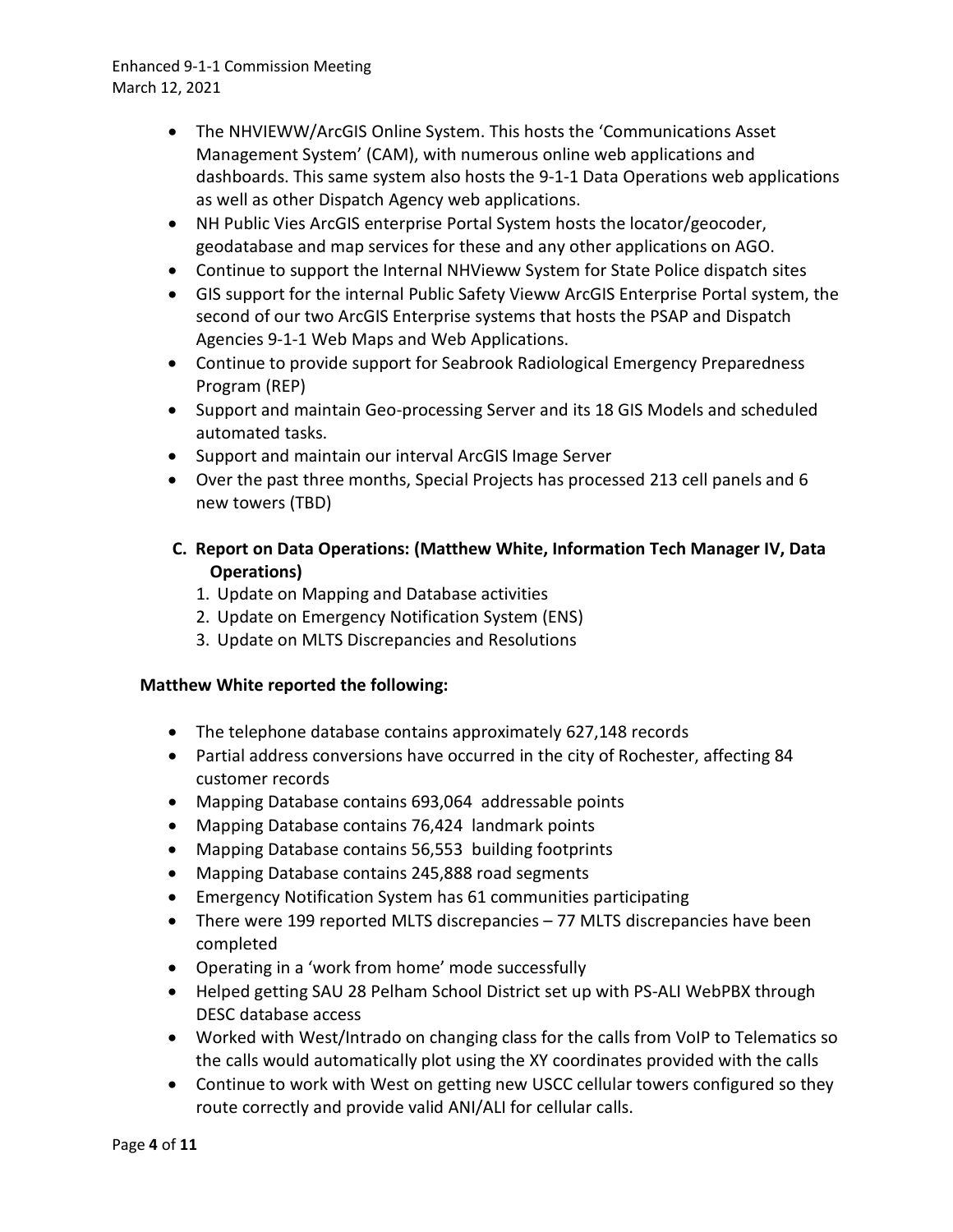- Worked with Glove to correct their outbound 9-1-1 configuration, which was causing ANI failures.
- 9-1-1 Field Reps trained four new Liaisons: phone training, Webex/Teams, and some in person training
- Windstream Communications has now completed the migration of their TN's to Bandwidth VPC, which includes the University System of New Hampshire (USNH).
- Recently took over the AED data management from the community team after the initial rollout of the new AED collection effort
- Completed and delivered 3 town map books, with 28 ready for field checks/collection
- Focusing efforts on maintenance as new construction is soaring
- Plan for moving forward and have identified a large number of errors to be corrected in the next couple of weeks
- Special thanks to the entire DataOps team for stepping up and diligently working the 2-1-1 Call Center, ESF2, Surge and NHMS vaccination event in addition to their continued support to deliver daily data to the State's dispatch agencies

# **D. Report on PSAP Operations and Report on Emergency Medical Dispatch: (Deb Bray, Supervisor IV)**

- 1. Update on PSAP operations
- 2. Agency Call Statistics Report
- 3. ACE Performance Standard Report
- 4. Update on Training Division

## **Deb Bray reported the following:**

- Currently have four Telecommunication Specialists I & II vacancies. There are 52 Telecommunication Specialists in total, as well as 4 part time TCs who supplement staffing needs
- 9-1-1 call volume for January & February 2021 has decreased compared to last year
- Status quo on the use of the pandemic protocol. We averaged close to 20 protocol cases per day for January and February. Continue to ask additional safety questions (covidrelated) for all calls as needed to ensure responder safety.
- Newest group of trainees completed the training program at the end of January. They were placed in the schedule rotation in February. We have a new group of six scheduled to start classroom training on March 26<sup>th</sup>.
- Working closely with RI 9-1-1 at the request of their Director, David Smith.
- Telecommunicator, Jonathan DuBois, is a member of the Maine National Guard. On March 7, 2021, his unit mobilized for active duty in support of 'Operation Enduring Freedom' in the Horn of Africa. His deployment is approximately 400 days. Please keep Jonathan and his family in your prayers.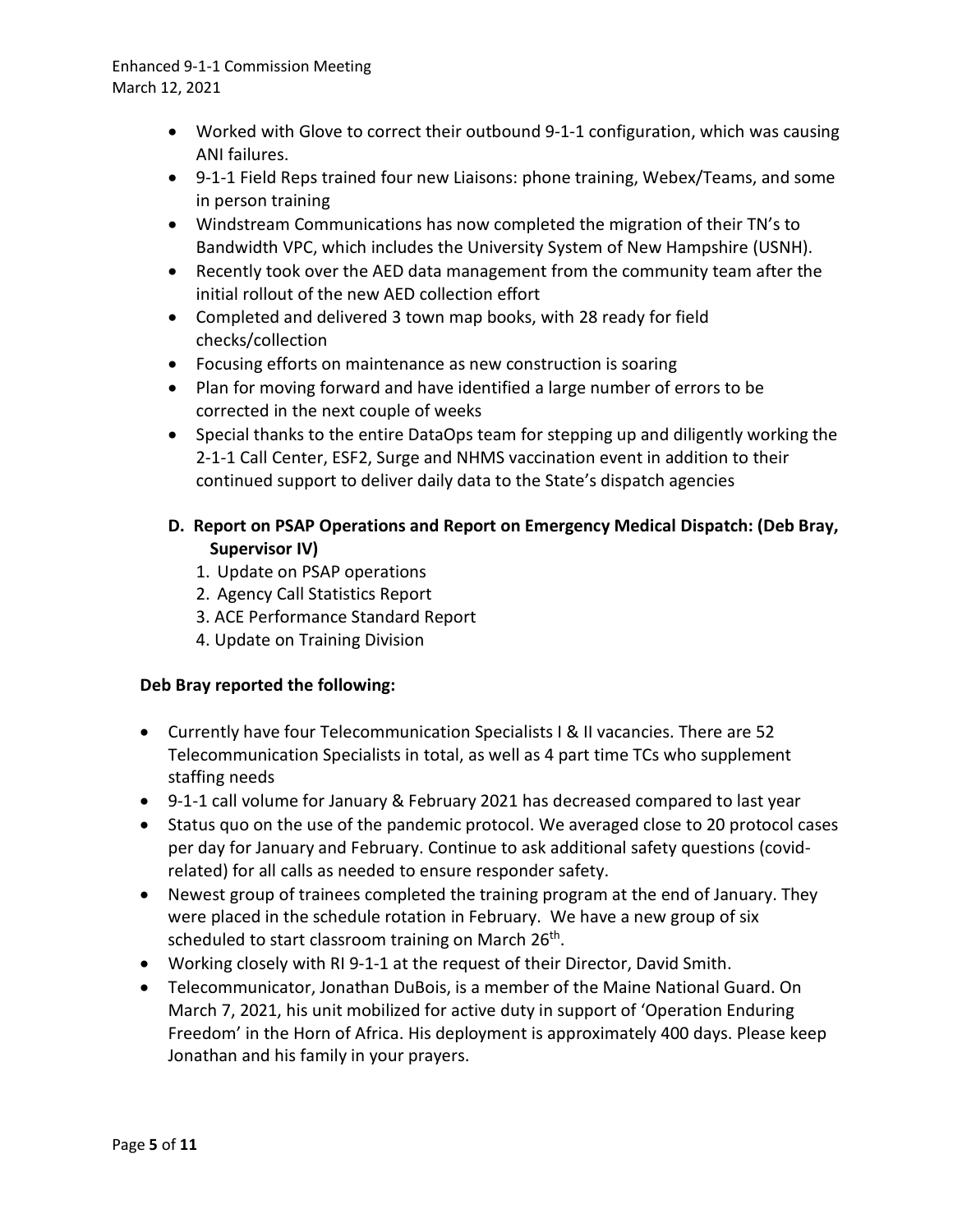## **E. Report on Information Technology (Tim Scott, Information Technology Manager V)**

- 1. CAD and Dispatch Center PC Upgrade Project
- 2. INdigital Ingress Network Refresh and Enhancements
- 3. Contract Renewal for CPE
- 4. GIS Infrastructure Upgrades
- 5. Cross Boarder Transfers
- 6. Supplemental ALI/AED Project

### **Tim Scott reported the following:**

- INdigital project is anticipated to begin on April  $5<sup>th</sup>$ .
- Coordination with AK continues. The hardware refresh begins as close as possible to the completion of the INdigital project
- COVID data continues to be updated and the data files delivered to our dispatch center partners.
- Door access control upgrade for Concord and Laconia is moving forward
- SupALI and AED projects are ongoing. Existing SupALI records have been validated and a new method was developed to track and manage the data in the interim.
- About to go live with a new AED solution utilizing PulsePoint, which is a free AED registration service.
- The IT team has been working on configuring new firewalls.
- Training room and trailer have been reverted to their primary purpose.

### **F. Communications Maintenance Bureau (Sean Goodwin, Administrator IV)**

1. Update on Radio Communications Maintenance

### **Sean Goodwin reported the following:**

- Statewide land mobile radio system remains stable
- Major punch list items related to the Concord and Laconia failover configurations have been resolved and tested successfully
- Mutualink console interrogation has been configured and now working on operational implementation.
- Continuing to develop a system wide monitoring and preventive maintenance capability to include UPS battery testing and status reporting.
- Continue to support operation maintenance of the DNCR radio infrastructure and assisting them with a design for a state wide planning system replacement
- Supporting statewide vaccination sites with more than 150 portable radios and corresponding interoperability channels for sites with specific communication abilities.
- Worked with the Web EOC operators and staff with Grafton County Sheriffs, to implement an Interoperability Channel Usage board inside Web EOC, which has been populated with all vaccine sites with interoperability utilization. Any group with access to Web-EOC should be able to see those.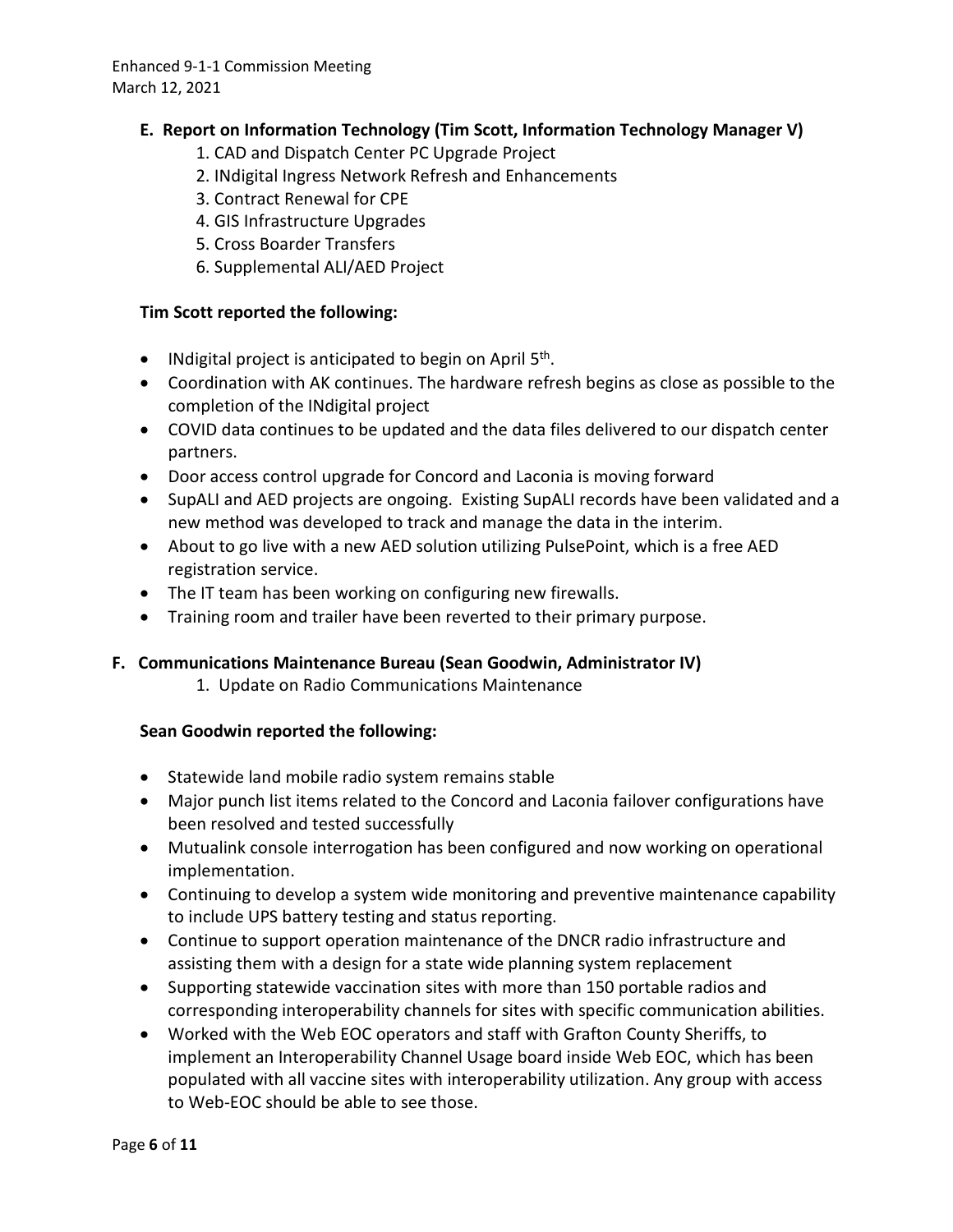- Many command vehicle deployments:
	- o Presidential inauguration activities
	- o Vaccine sites around state to provide interoperability utilization
- Thanked Dave Rivers for all of his service as he retired in February. Dave was instrumental in achieving our goal coordinating 99 physical mutual link installations by the December 31, 2020 deadline.
- Completed converting the legacy T-1 connections that carry the Seabrook Station's phone and cyber controls between IPOC and Seabrook stations to IP.
- Resolved two major operational issues on Hyland Hill and Mt. Keararge
- All generator remote sites the DESC controls, which includes DNCR generators, are on a weekly schedule loaded test to report a success or failure.
- Deployed some creative maintenance activates on Mt. Washington this winter involving Bondo and Flex Seal, which has enabled us to keep critical B-top microwave links in operation without dropping any services.
- Active this quarter performing physical on-site maintenance and monitoring as well as ensuring spare equipment is ready to go.
- Implemented a proactive battery replacement plan across our forty remote sites with DC power plants to ensure a reliable and a future staggering replacement schedule.
- ESF-2 currently continues to stay active in state of emergency operation support. Data Ops field reps have been instrumental in augmenting ESF 2 staffing responsibility in this long duration event. Special thanks to Kenny-Lynn Dempsey and Merissa Jones.
- We have expanded our communications testing to include mutual link testing and training facilitation.
- 20-21 imagery fly-over approved by Governor and Council. DOT is working through scheduling for a planned flight within the month. Anticipate project completion which will give 6-inch resolution imagery refresh by end of calendar year.

### **4. Statewide Interoperability (John T. Stevens, Statewide Interoperability Coordinator)**

### **John Stevens reported the following:**

- Continue to work in 2021 with AT&T and FirstNet on a quarterly basis
- 163 communities around the state have at least one band-14 tower. Danbury on top of Ragged Mountain, Antrim Center Conway have been activated.
- Continue to meet with AT&T team on a quarterly basis. The next meeting is scheduled on May 4, 2021.
- Working Groups continue to meet on a monthly basis
- On April 13, 2021, AT&T will demonstrate its Compact Rapid Deployable (CRD) in Hanover NH.
- FirstNet & AT&T have stated that New Hampshire has become a model for the rest of the country regarding the collaboration between the state of New Hampshire and FirstNet and AT&T.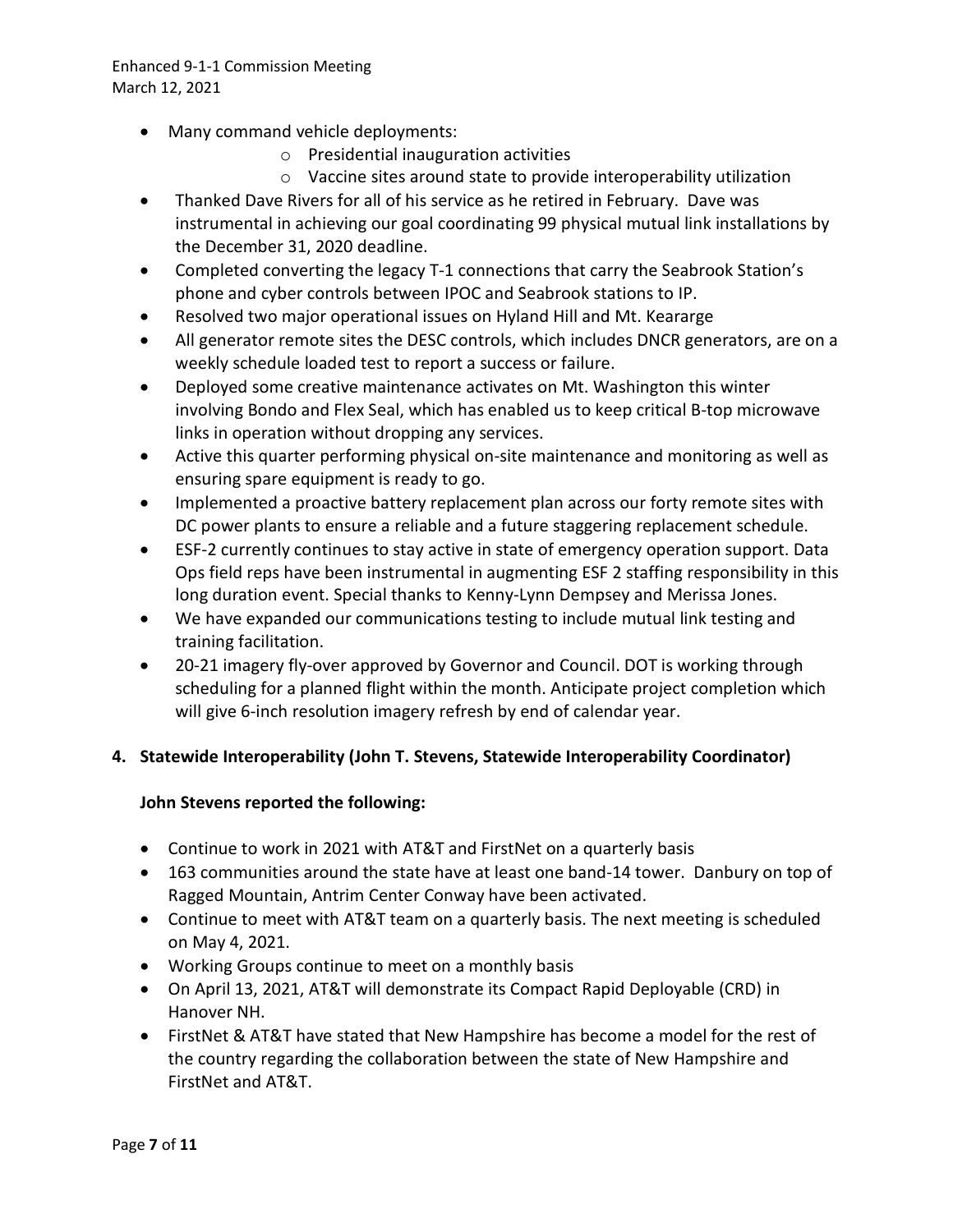- November 8 through November 10, 2021, FirstNet Executive Board will meet in New Hampshire to talk to public safety and get an on-site view of how creative New Hampshire has become in the development of the FirstNet and AT&T network.
- $\bullet$  July 19 23 Com-T class
- September 13-17 Com-L class
- May and June drive testing that will be documenting coverage issues and successes through the state.
- State Police FirstNet/WAVE pilot project concluded in February. Favorable outcome in some areas, but some areas will require attention.
- Mutualink is an encrypted, statewide carrier-agnostic network that dynamically bridges a myriad of agency radio and voice communications systems. There is no doubt that New Hampshire is the most connected state in the country. Initially we are in 68 major dispatch centers around the state and Hospital and critical assets around the state.
- Mutualink training will continue through the month of March with an exercise every Friday at 1:00pm.
- Next SEIC meeting will be held on May 14, 2021

### **5. Commission Member-Representative Reports**

- **a.** New Hampshire Association of Chiefs of Police Commissioner James Valiquet sent out a statewide message to NH police chiefs soliciting concerns/suggestions. He received zero responses. He made a suggestion regarding emergency equipment resources available to all NH towns. He recommended putting together a list of the interoperability/incident command resources along with instructions on how to request the resources. Circulate this list to NH Police Chiefs.
- **b.** New Hampshire Association of Fire Chiefs Commissioner Henry Thomas, Jr sent out an invitation to all NH chiefs to solicit their concerns/suggestions about 9-1-1. He received two responses. First, was concern about 9-1-1 time delay from receipt of call to the time dispatch receives the call. After discussions with Deb Bray, it was determined most of the responsibility falls back on local dispatch because the CAD is available to them prior to 9-1-1 transferring the call. Second, a concern was expressed about 9-1-1 not notifying FD on no personal injury MVA calls. It was determined that each jurisdiction would have to set their own internal policy/agreement with PD to tone out FD. Chief Thomas will follow up with these two concerns. All said and done, Fire Chiefs Association has no issues with 9-1-1. In fact, collectively they are pleased with the service 9-1-1 provides to our communities.
- **c.** New Hampshire Emergency Dispatcher's Association Commissioner Doug Hackett reported that there are 650-700 public safety professionals in the state. He believes the consensus amongst dispatchers is that the relationship between them and 9-1-1 "has never been stronger." NH 9-1-1 has become very involved with NHEDA. For example, a 9-1-1 supervisor serves on their EBoard, 9-1-1 often contributes to the NHEDA newsletter, 9-1-1 educated the dispatch community on Protocol 36 card, reinstated the CAD user group, NH 9-1-1 worked to get sanitizing sprayers into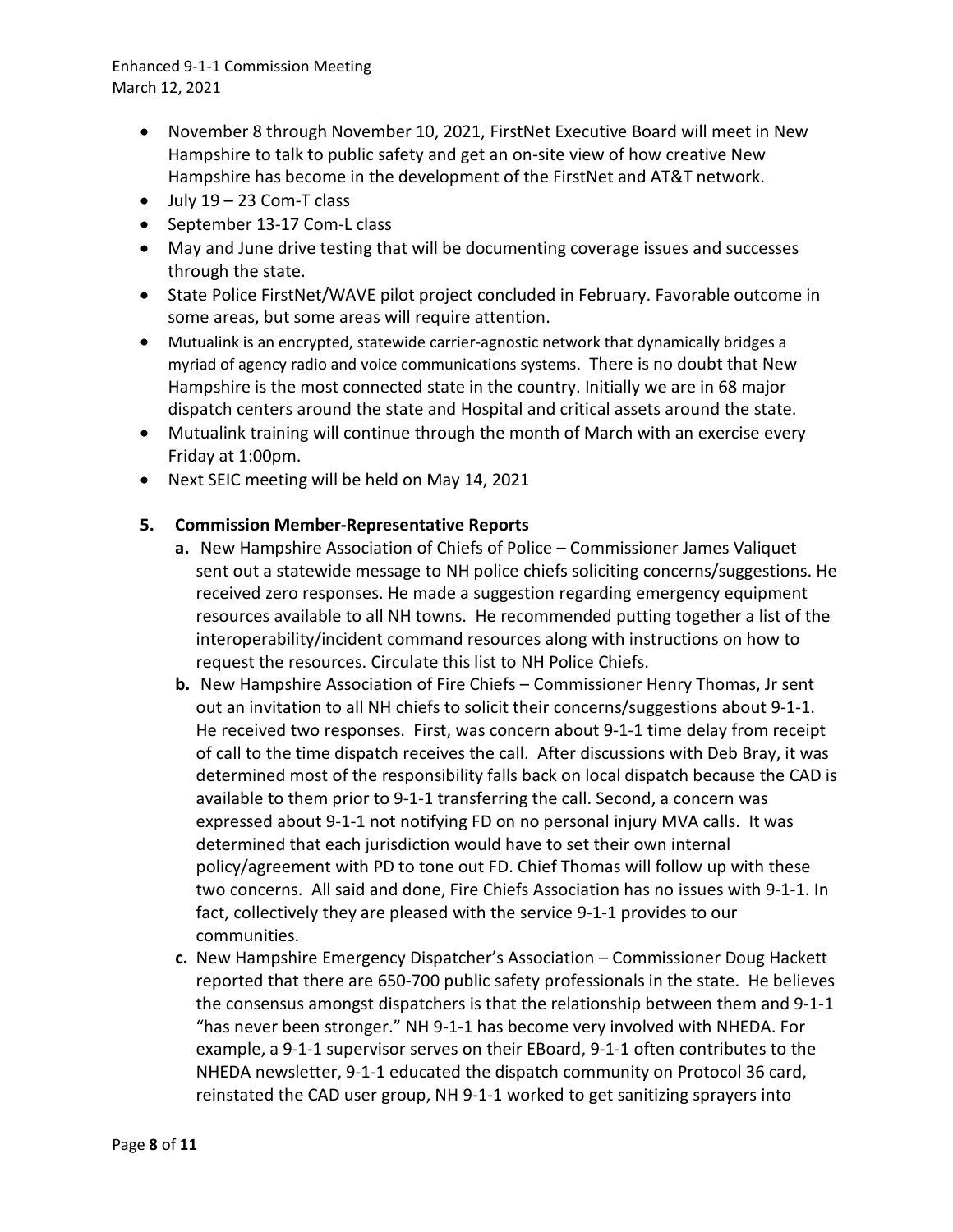dispatch center, etc. In short, NHEDA membership considers DESC as a "member of our team."

## **6. NH Bureau of Emergency Communication (Mark E. Doyle, Director)**

- 1. Update on Bureau
- Recognized Dave Rivers for his last day with E9-1-1 before retirement in the PSAP. We wish Dave all the best in his future.
- MutuaLink rollout completed Phase 1. Over 113 sites were installed, including 16 portable laptop units for the ACS/Vaccine sites. Phase 2 in motion.
- Division members are assisting with 2-1-1 call center for call-taking needs
- Grant planning for the 9-8-8 (3-digit) 2022 rollout has moved to next steps.
- Virtual presentations made by the Director to CRTC (Concord High School) re: 9-1-1 capabilities and technologies including interaction with Public Safety Agencies
- Met with Chief Goldman, Sheriff Wright (Belknap County), RE: inclusion of public safety dispatchers and Telecommunicators into group II retirement. More discussion among the group to follow.
- Assisting at the 2-1-1 call center: We're very proud of the number of our employees who have stepped up to help out with the call volume
- Working with DNCR to provide guidance regarding their Capital Radio project to assist in the purchase of the maintenance of their radio system in support of Parks, Forests & Lands
- Met with members of the Governor's Task Force on School Safety regarding Divisionrelated updates on the recommendations made in the report.
- Director provided an interview to the New Hampshire Latino Network on 'Enhanced 9-1-1 and how 9-1-1 works behind the scenes.'
- Working with Chief Valiquet (Bradford PD) on creating an asset inventory of equipment available to all Public Safety Agencies that the Division has at its disposal.
- Assisting with HSEM to provide communications support portable radios at vaccination sites and other communications support for NHNG and staff
- HSGP committee met to discuss upcoming Grant allocations and application guidelines for the upcoming year.
- Director attended both the NHAFC and NHACOP monthly meeting in February provided E9-1-1/Emergency Communications updates to their respective memberships.
- Discussion has started with EAS Advisory committee regarding updating of equipment and governance.
- Wanda Scott is working on a newsletter project received suggestions from many staff members to facilitate Division activities to employees
- Monthly TEAMS meetings with Division members continue to update on Department wide updates (COVID, HR, Policies)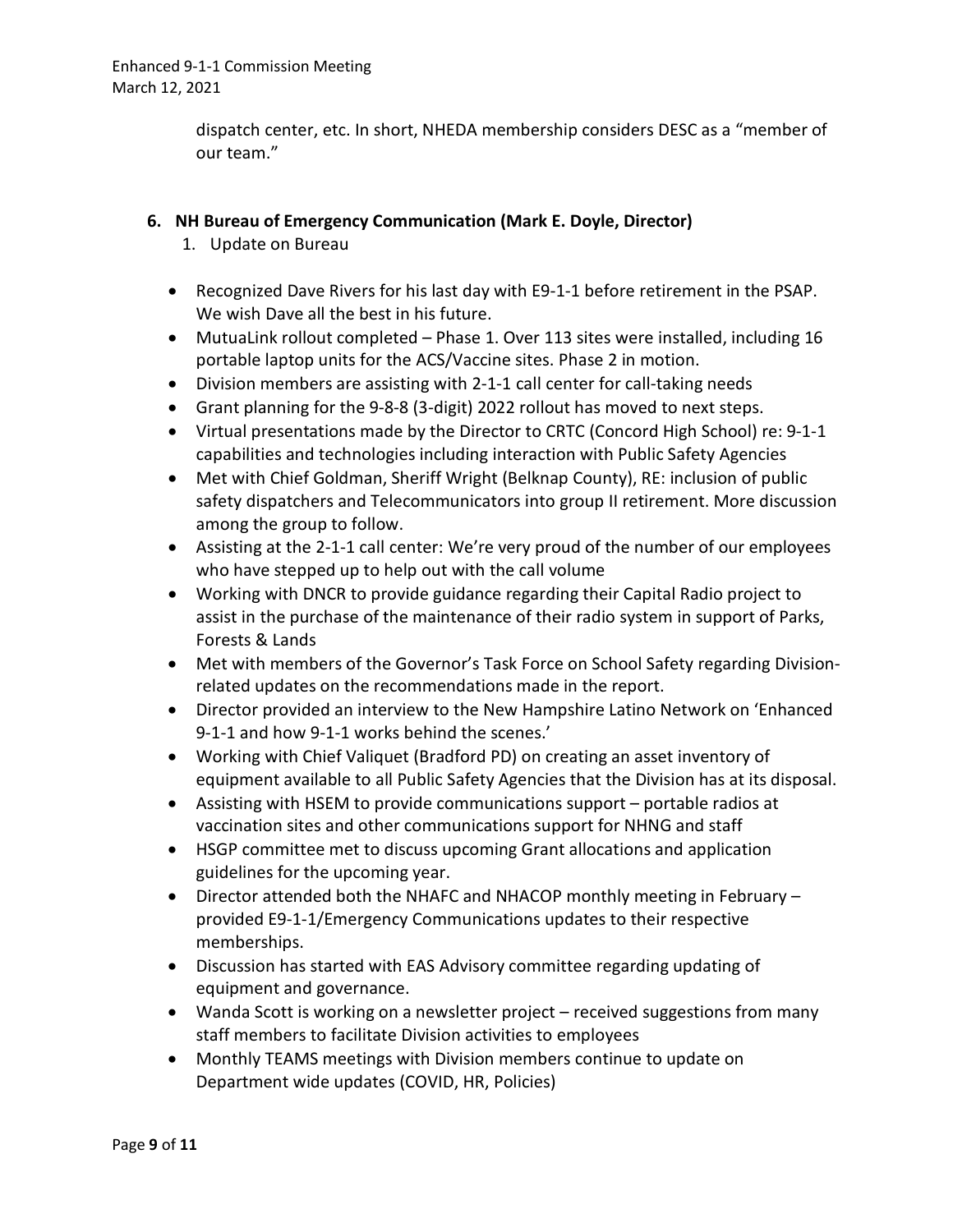- Participated in the monthly NASNA meeting and the FCC presentation on the 9-8-8 Suicide Helpline rollout.
- Employees of the month:
	- o January Shaine Young (PSAP)
	- o February Kate McCarty (PSAP)
- Special thanks to Robert Erskine for all his hard work in the Radio section and Thomas Audesse in the IT section.

# **7. Contractor's Report (Robert Brown, INdigital)**

1. Report on Network

# **Robert Brown reported the following:**

- NENA ICE9 occurred February 22 through March 5. The event unfortunately lost its Cyber focus and rather focused on the increasing requirements and demands of content-rich emergency calling.
- Coordination with both NH and VT teams has progressed for greater integration and information sharing.
- The number of tickets in this report is comparable to previous reports. The "anonymous caller" and database tickets still combine to be a high percentage of the reported issues.
- During the report period, experienced a delay in correcting troubled T1s. On 2/6, TDS opened a ticket with the INdigital Help Desk referencing two T1s in trouble at the Manchester data center. It was resolved on February 12.
- The overall system(s) continues to operate in excess of 99.999% of availability.

## **8. Legislative Committee Report**

1. No Report

## **New Business**

## **1. Correspondence**

## **2. Next meeting and adjournment**

Chairman Szoc called for a motion to adjourn at pm. The motion was seconded by Commissioner John Stone and unanimously passed by those present.

## **The next Commission meeting is scheduled on June 12, 2021, location to be determined**

\_\_\_\_\_\_\_\_\_\_\_\_\_\_\_\_\_\_\_\_\_\_\_\_\_\_